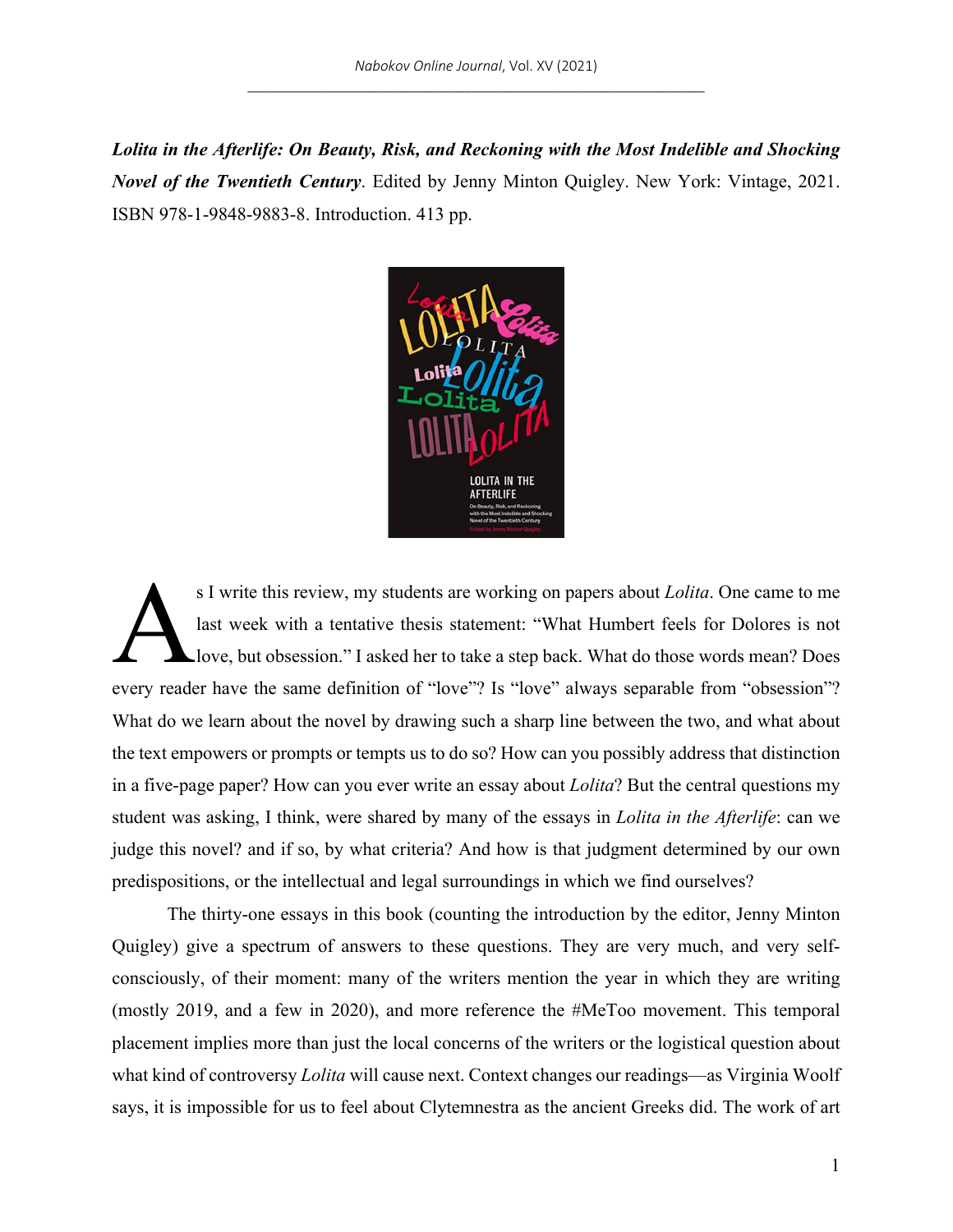doesn't stay still or stand alone, because language grows and changes, and we grow and change. With time, patience, and a dictionary, we can work out what a text must have once meant, but it may not mean just the same thing any more. Some readers in the 1960s sincerely defended Humbert, because, Humbert reports, "it was she who seduced me"; my students are shocked that anyone ever fell for Humbert's victim-blaming. And to a wide audience of popular music, fashion, scandal, and film, the word "Lolita" has grown to mean something quite different from Nabokov's vulnerable, gum-snapping twelve-year-old Dolores.

Any book's reception tells us something about its audience, but *Lolita*'s reception tells us more than most. *Lolita* can be a Rorschach test for opinions about not just sex, rape, childhood, gender, censorship, and freedom of speech—what we might call the focused ethical concerns raised by the novel's subject matter—but also about the purpose of art and the nature of empathy broader questions about the novel's themes. Does sympathizing with someone have to mean agreeing with them? Does laughing with them? Can we retain our ability to criticize when we also—even unwillingly—have fellow-feeling with the object of our criticism? The discomfort we feel when we read *Lolita* (and the word "we" is doing a lot of work in this sentence) arises in part from the difficulty of those questions, which is to say that we cannot regard them as settled, within or beyond the novel.

The reactions to the novel chronicled in *Lolita in the Afterlife* vary, but many are concerned with the book's effect on its readers: not so much whether *Lolita* will encourage a new generation of Humberts, but whether it will guide young girls into thinking of themselves as Lolitas. What *that* means, of course, depends on what you think about Dolores herself.

*Lolita in the Afterlife* consists mostly of personal essays. The authors are more frequently novelists or writers of creative nonfiction than scholars (although there is a great contribution by Stacy Schiff on Véra's role in the novel's publication and reception). The overall tone of the book is one of memoir, although there are also reports on the use of the word "Lolita" in different pop cultural realms. The essayists' experiences vary significantly, and the variety of responses this collection contains is instructive. Many of these essays ask us to think about the empathic relationship between reader and text; in aggregate, they give us the material to do so, as they provide a cross section of possible responses to the novel.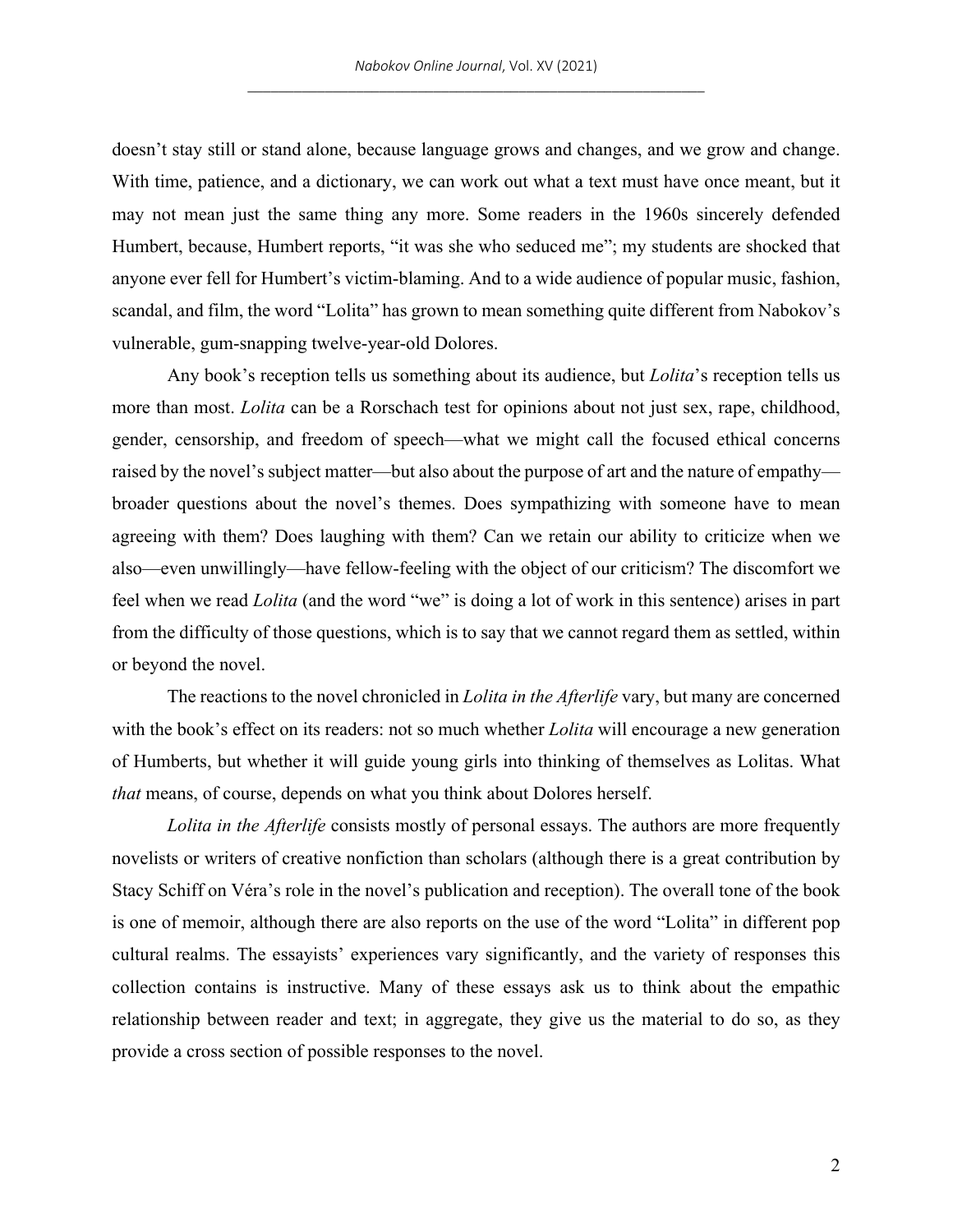The book stages an ongoing debate over whether *Lolita* helps or harms its readers, particularly its readers who are young girls. (Full disclosure: like many of the women represented in this book, I made my first attempt to read *Lolita* when I was about thirteen years old. I put the book down in revulsion a few chapters in and didn't return to it until I was in my twenties.) Susan Choi, in "Badge of Honor," argues that *Lolita* "celebrates and beautifies" sexism in a way that prompts young girls to accept their own abuse (68); she finds the book "not just morally hazardous but psychically deforming" (66). Bindu Bansinath, by contrast, in her harrowing essay "How *Lolita* Freed Me From My Own Humbert," narrates precisely that: she writes that reading the novel as a young teenager helped her develop the emotional strength and the logistical plan to report years of sexual abuse by an uncle whose behavior closely resembles Humbert's. If we want to pick a side between these two essays, we might argue that sexist culture will probably continue even if we suppress the novel, whereas Bansinath's experience demonstrates that the book can be directly helpful to vulnerable girls—but that response misses the real value of *Lolita in the Afterlife* as a whole, which is to present a broad range of contemporary reactions to the novel's very real ambiguities.

Several essays are concerned with the way films and pop culture recondition Dolores as almost-legal, citing the sixteen- and seventeen-year-old "Lolita"s of MTV videos, or mentioning Amy Fisher, the "Long Island Lolita." Here, too, it seems worth examining how much of the problem—the sexual exploitation of teenage girls—is a response to Nabokov's novel, and how much is already baked into the culture that novel addresses. Without taking the precedents Humbert cites as justification for his actions, it seems important to our understanding of the book that he has so much company. Claire Dederer's essay, which argues that Humbert is "not so singular after all," does a nice job of addressing how alarmingly ordinary Humbert turns out to be (347).

A few essays seem to address straw men, most of them wearing #MeToo t-shirts. Several essayists express concern that *Lolita* won't be taught any more "in the new academic world of trigger warnings and safe spaces" (160). But a trigger warning isn't a way of saying "steer clear"; it's a way of saying "brace yourself." When I teach *Lolita*, I always warn students on the first day of class what exactly they are signing up for. So far, no student appears to have dropped my class in response to that warning. They have, however, felt freer to express their own complex responses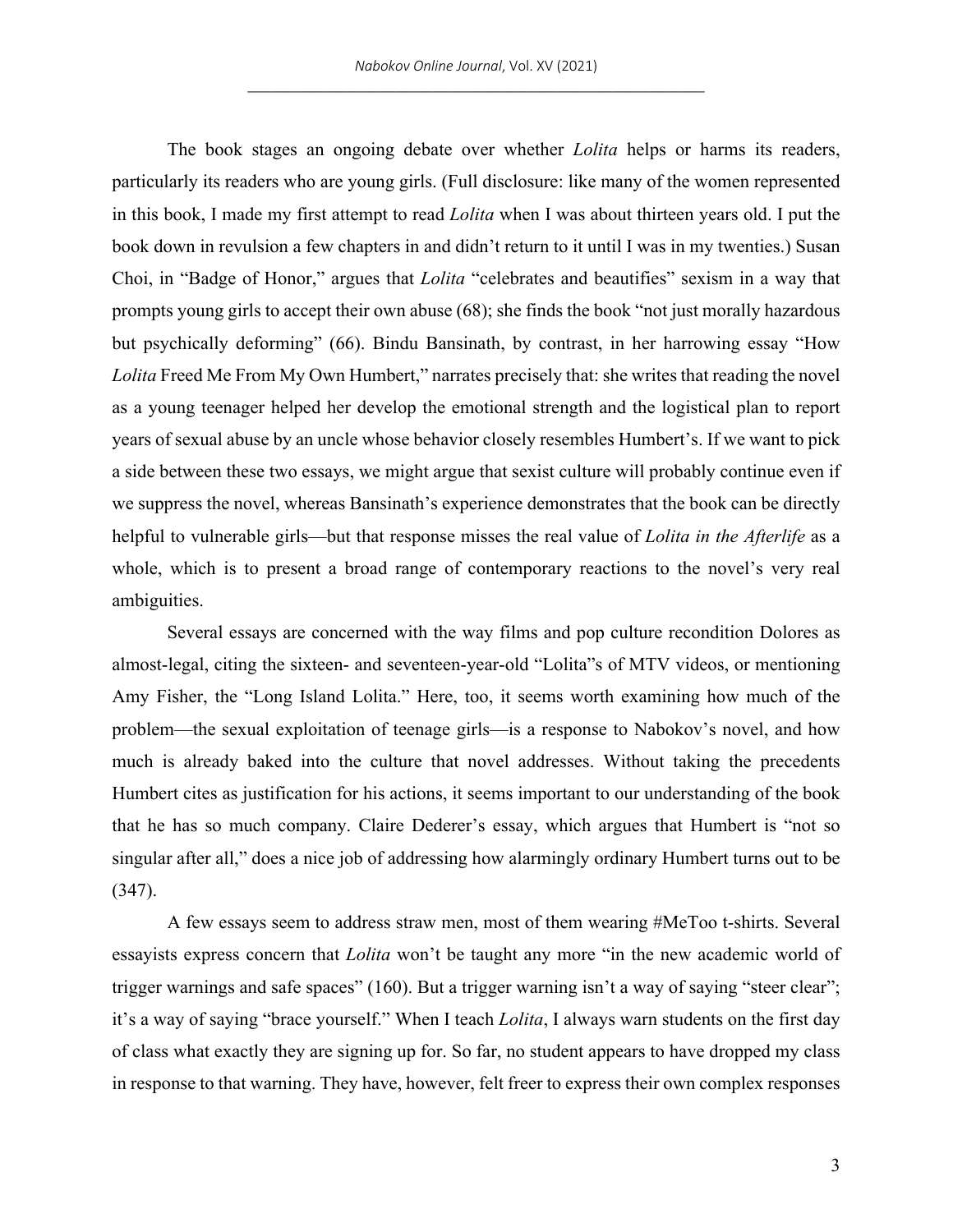to the text as a result. A trigger warning doesn't mean you don't want them to read; it means that if what they're reading is emotionally difficult for them, you are prepared to support them as they grapple with it. Considerations of *Lolita* don't all have to be *Approaches to Teaching* volumes, but if we're going to lament the difficulty of teaching the novel, it would be instructive to talk to more people who are doing it, as Minton Quigley does in her introduction (which tells the story of how her father, the editor Walter Minton, acquired the book for Putnam's). For what it's worth, when I asked my students this semester, "should I keep teaching this book?" they all—even the ones most disgusted with Humbert, even the ones with the best-burnished feminist credentials emphatically said "yes."

The book's final essay, Mary Gaitskill's "I Cannot Get Out Said the Starling," distills what many of these essays are attempting: a fusion of memoir with sensitive reading, placed in a contemporary moment. She appreciates the book not just as a work of abstract aesthetics but as an expression of sympathy—with Humbert, with Dolores, with all the monsters and all their victims who fill the world, with the all-too-common experience of childhood sexual abuse—while also reading *Lolita* as an exploration of the urge to stop time, to preserve our selves and our beloveds. Into this discussion she weaves (briefly but hauntingly) her own childhood experience of abuse and the sympathy she felt for her abuser. We do not need to choose sides, Gaitskill suggests whether those sides are Humbert or Dolores, Humbert or Quilty, characters or Nabokov; rather, we can and should sympathize with everyone (abuser, abused, creator) because the "mystery" of the work of fiction is its capacity to show us the "mystery" within each other and thus within ourselves (385).

*Lolita in the Afterlife* dramatizes how weird and blurry the line between fiction and reality is. Humbert is almost a living person in these essays; Dolores is, too. Their presence is partly a result of moving essays like Cheryl Strayed's, a letter from an adult Dolores to Strayed's advice columnist persona "Dear Sugar," but also because the anger, identification, love, and helplessness these writers express toward the characters ramifies into real-world actions. The resulting sense that the novel has *consequences* is partly a testament to the vividness of Nabokov's novel, but also a prompt to rethink our own critical assertions about what "fiction" means, and an impetus to reexamine Nabokov's "special reality" of art.